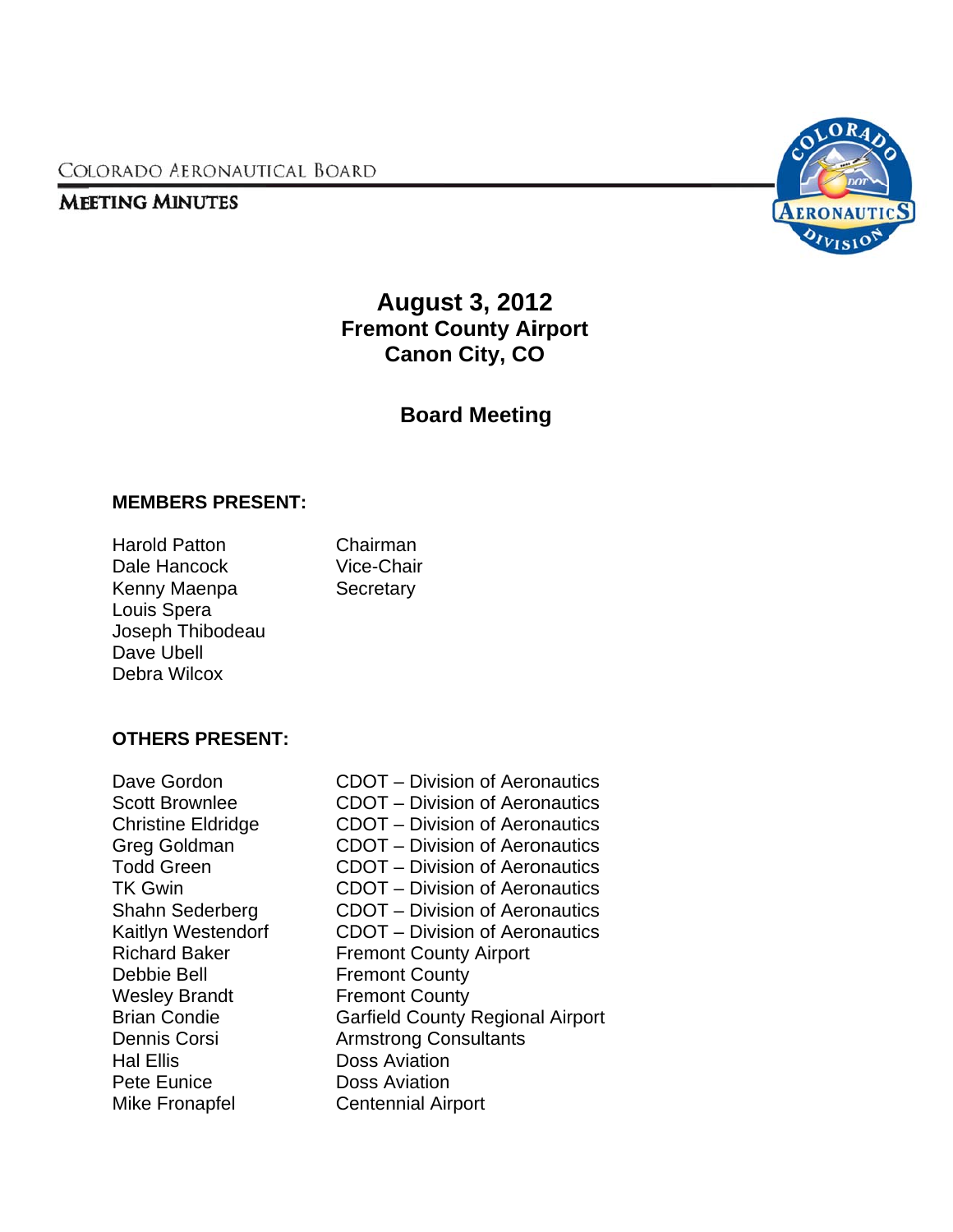| Walt Giffin           |                                              |
|-----------------------|----------------------------------------------|
| Kevin Grantham        | Colorado State Senator, District 2           |
| Lorie Hinton          | <b>Centennial Airport</b>                    |
| <b>Eddie McLish</b>   | <b>Fremont County Economic Development</b>   |
| Leonard Mino          | <b>Fremont County</b>                        |
| John Morette          | <b>Fremont County</b>                        |
| <b>Bill Payne</b>     | William E Payne & Associates                 |
| Greg Phillips         | <b>Eagle County Regional Airport</b>         |
| <b>Ryan Pritchett</b> | <b>Armstrong Consultants</b>                 |
| <b>Tom Schlif</b>     | <b>Fremont County Airport Advisory Board</b> |
| <b>Ed Skerjanec</b>   | <b>Bureau of Land Management</b>             |
| Mike Stiehl           | <b>Fremont County Commissioner</b>           |
| Greg Tobuten          | <b>Fremont County Airport</b>                |
| <b>Travis Vallin</b>  | Jviation                                     |
| Jim Woolworth         | <b>Fremont County Airport Advisory Board</b> |
| David Zarlengo        | <b>Centennial Airport</b>                    |
|                       |                                              |

*1.* Meeting commenced at 10:29 A.M.

#### *2. APPROVAL OF CAB MINUTES FROM MAY 18, 2012 & MAY 31, 2012 & JULY 13, 2012*

 Joseph Thibodeau made a MOTION to approve the minutes and Louis Spera seconded.

The MOTION carried unanimously.

#### *3. AMENDMENTS TO THE AGENDA*

Dave informed the Board that Leo Milan was not able to attend today's meeting, therefore the Private Airport Policy Update in Agenda Item 9 will be discussed at a future meeting.

## *4. BOARD MEMBER REPORTS*

Dave Ubell had nothing to report. Debra Wilcox said she attended the opening of the Lake County Airport FBO on July 4<sup>th</sup>. Dale Hancock told the Board that he has been very busy with the Club 20 Sub-Committee meetings and serving on the Executive Committee of the Metro Mayors Coalition. Dale had Brian Condie give a brief synopsis of the Garfield County Regional Airport Airshow that was held on July 13<sup>th</sup> and 14<sup>th</sup>. Joseph Thibodeau informed the Board of the upcoming Morgan Adams Fundraiser for childhood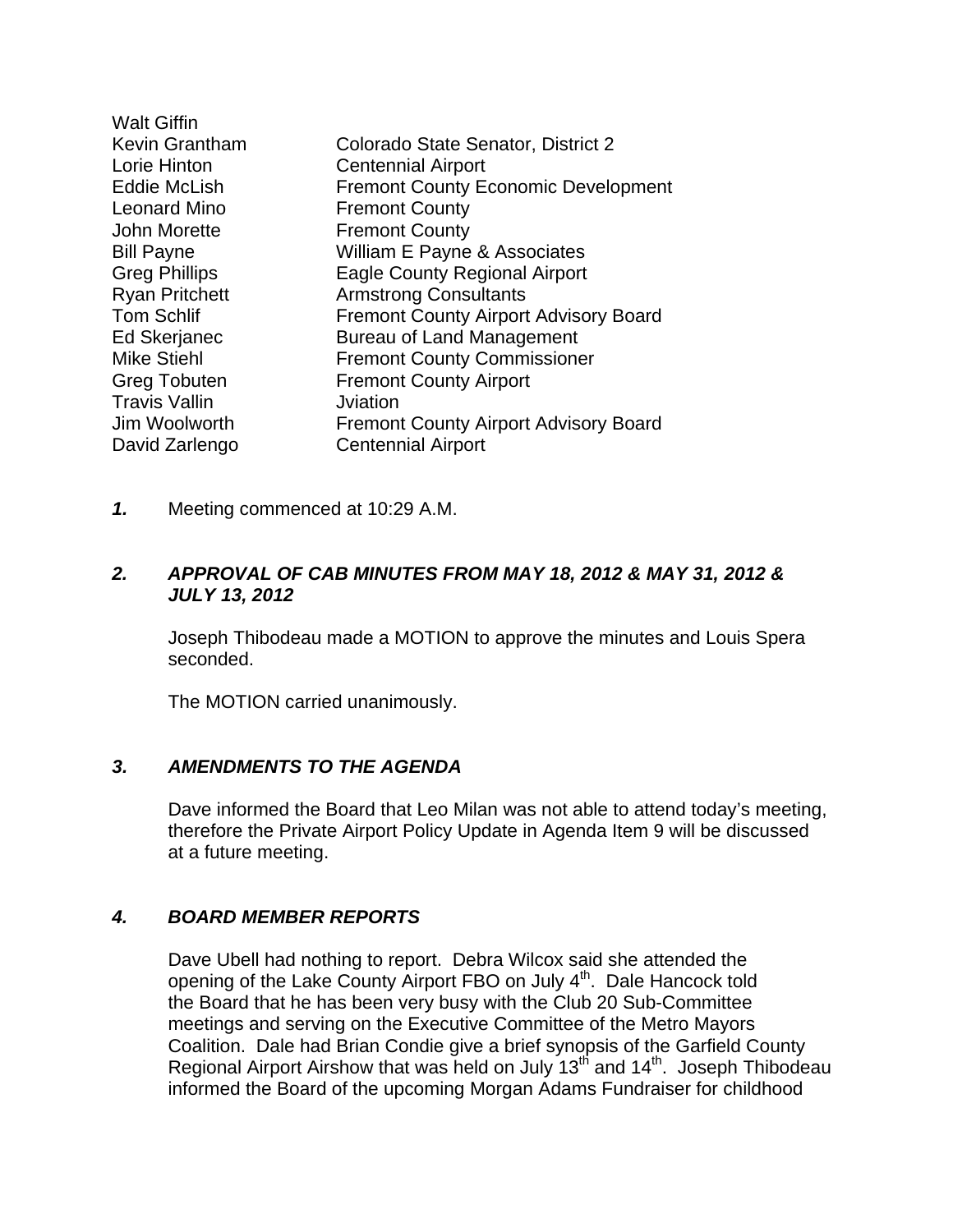cancer. Joseph spoke of some recent and upcoming airshows. Kenny Maenpa spoke about how the recent fires in Colorado affected operations at Rocky Mountain Metropolitan Airport. Kenny also spoke of an upcoming airshow at the airport, August 24<sup>th</sup> through 26<sup>th</sup>. CAOA is anticipating and preparing for the upcoming Legislative Session and any issues that deal with aviation fuel tax. Louis Spera gave an update on the museum at the Pueblo Airport, as well as the fence and runway projects.

## *5. PUBLIC COMMENTS*

There were no public comments.

## *6. DIRECTOR'S REPORT – DAVE GORDON*

Dave Gordon referred to a memo given to the Board that outlines current activities and issues at the Division. Dave took a moment to give details on some of the meetings he has recently attended, including a meeting with the Montrose County Commissioners on June 18<sup>th</sup> about the Blended Airspace project. Dave gave a presentation on the Colorado Surveillance Project at the Club 20 Summer Policy Committee Meeting in Telluride on July 19<sup>th</sup>. Dave also gave Club 20 an update on the Division and the aviation fuel tax issues that may surface in the upcoming Legislative Session.

## *7. FINANCIAL REPORT*

Greg Goldman referred to several spreadsheets provided to the Board that outlined the status of the Division's finances for FY12 and forecasts for FY13. Greg informed the Board that \$26.2 million has been returned to local airport operating authorities, as required by statute. Greg added that the uncommitted fund balance after Board action today will be approximately \$3.7 million. Based on forecasted revenue for FY13 of \$42 million, at least \$15.5 million will be available for CDAG awards and additional funds are available for Tier II projects.

## *8. ECONOMIC IMPACT STUDY UPDATE – SCOTT BROWNLEE*

Scott took a moment to inform the Board of a situation that recently arose with the runway at the Gunnison Airport that involves failing pavement. Once we have more information on this, it may be an item that comes before the Board in the form of a grant request.

 Scott advised the Board that SH&E has been selected to conduct the Economic Impact Study. The Division is also in contact with the Economic Professors at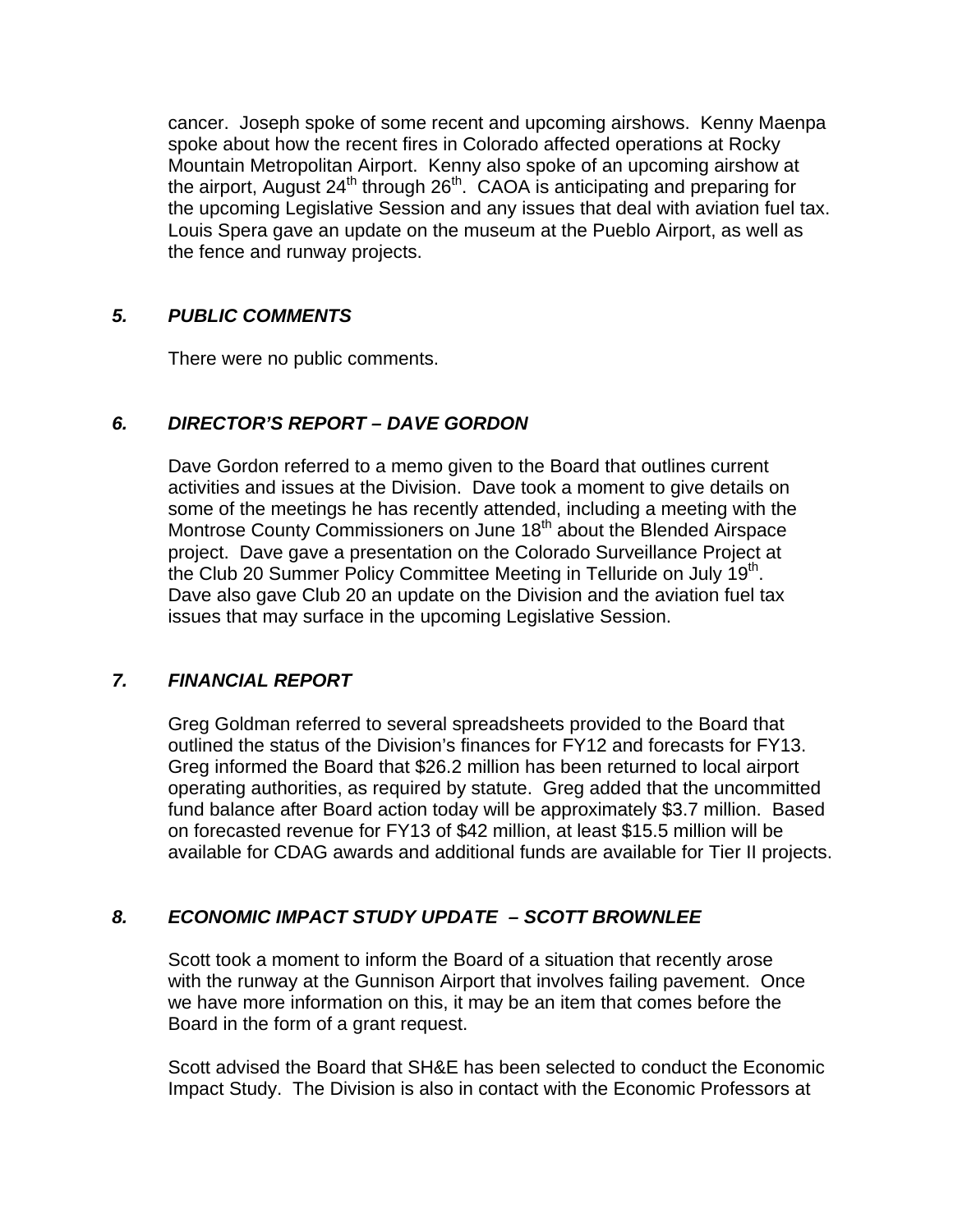Colorado State University to analyze the aviation fuel tax piece to see how it fits in this study.

## *9. PRIVATE AIRPORT POLICY UPDATE*

#### *9.1 Crawford – TK Gwin*

 TK informed the Board that the Division has received a request from Crawford Airport to be included in the State's Crackfill Sealant Rebate Program, but since Leo Milan was unable to join us and the Private Airport Policy has not yet been updated, TK recommends that this topic be tabled until such time that a policy revision has been addressed. Joseph Thibodeau made a MOTION to table this decision item and Debra Wilcox seconded.

The MOTION carried unanimously.

#### *10. IPADS*

## *10.1 CAB iPad Policy Adoption – Kaitlyn Westendorf*

 Kaitlyn presented the Board with an iPad Agreement for them to review and adopt if they have no objections. Kaitlyn added that this policy has been examined and approved by Leo Milan from the Office of the Attorney General. Louis Spera made the MOTION to adopt this policy and Debra Wilcox seconded.

The MOTION carried unanimously.

#### *10.2 Staff iPad Funding Request – Kaitlyn Westendorf*

 Kaitlyn informed the Board that during the course of setting up the iPads for the Board, it became evident how beneficial it would be to the staff to obtain iPads for use in the day-to-day operations at the Division. Kaitlyn asked the Board for approval in the amount not to exceed \$5,000 to purchase 8 IPad2, 16GB, 3G capable units with accessories. Several Board members questioned why the staff was going to purchase the older version of the iPad and not the newest version with the most GB and Kaitlyn said that the reason for that was to save the Division some money. The Board agreed that it would rather fund the purchase of the newer version iPad with more memory and asked Kaitlyn to research the dollar amount of what *that* request would be and to make a revised request at a future meeting. Louis Spera made the MOTION to table this request until the next meeting and Joseph Thibodeau seconded. The MOTION carried unanimously.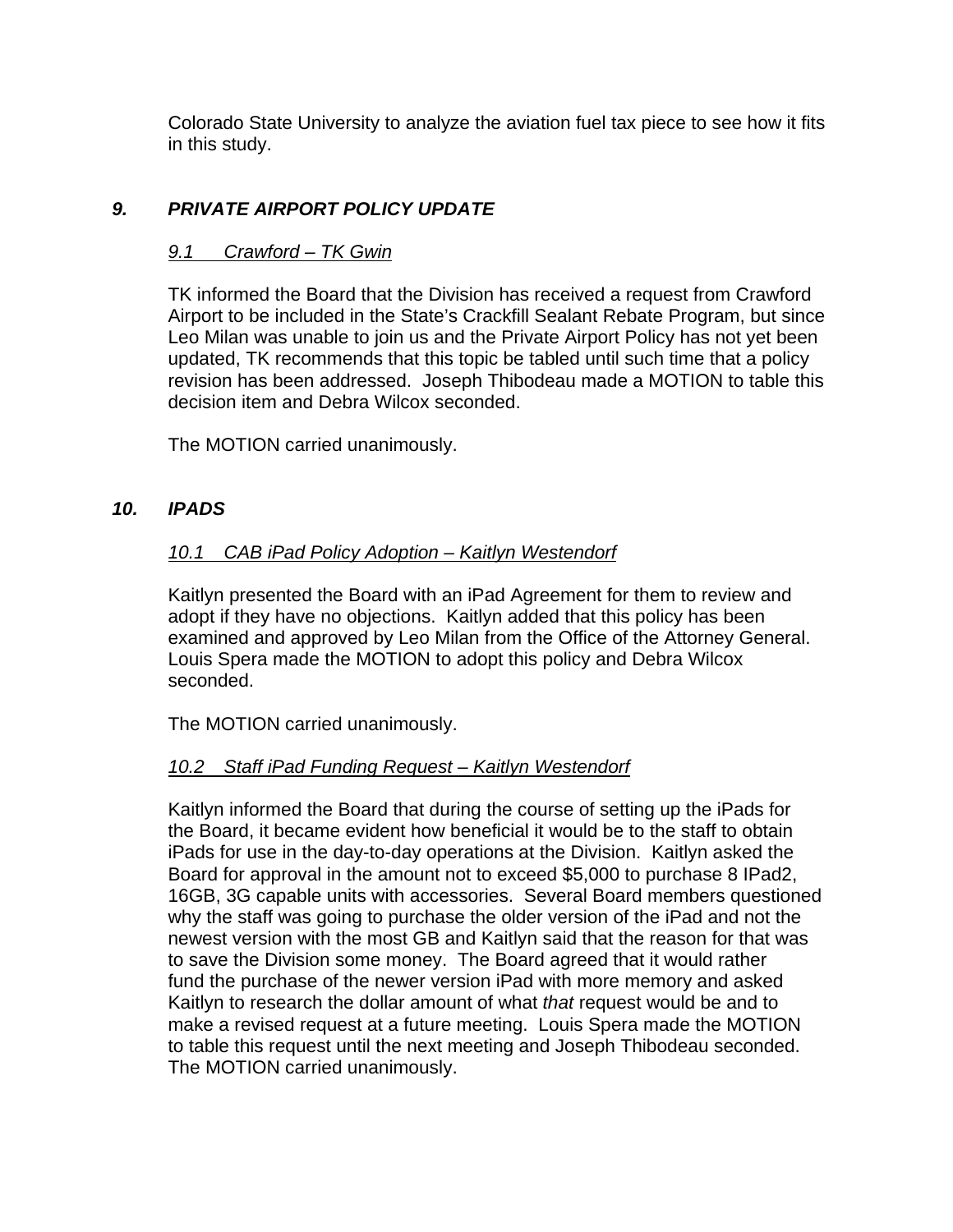#### *11. ADDITIONAL PCI FUNDING – Scott Brownlee*

Scott said that historically the Division has sent three staff members out in the field with Applied Pavement Technology (APTech) to gather pavement distress data to be entered into an engineering program that leads to PCI reports. This year, with the recent staff changes and Shahn having many obligations that conflict with the PCI scheduling, it may be difficult for staff to perform this task. Subsequently, we have asked APTech to provide a cost estimate that will allow them to cover any gaps we may have in PCI support. This is essential for us to finish these required inspections in a timely manner. The Division is requesting an additional \$10,000 to add to the previously appropriated program to insure coverage. Dave Ubell made the MOTION to approve this request and Joseph Thibodeau seconded.

The MOTION carried unanimously.

## *12. ROCKY MOUNTAIN METRO GEOLOGICAL SURVEY BRIEFING – TK GWIN*

TK said that ground water has damaged the retaining wall at Rocky Mountain Metro. The center of the wall has moved 17 inches at the top, 10 inches at the bottom and there are signs of damage to the wall and to State Highway 128 at the bottom of the wall. Although the consultant has done an investigation, it is still unknown where the water is originating, why the water table has changed or what to expect in the future. We'd like to have the Colorado State Geologist investigate the situation before the FAA or the State are asked to allocate funds needed to fix the wall, which will range between 3.5 and 4.5 million dollars. The State Geological Survey Office estimates that the cost will be \$15,000 for the geologist and \$15,000 to \$20,000 for drilling. We are asking for an amount not to exceed \$75,000 for this service. Joseph Thibodeau made the MOTION to approve this request and Debra Wilcox seconded. Kenny Maenpa abstained from the vote.

The MOTION carried unanimously.

## *13. CHANGE TO INTERN FUNDING REQUESTS – Kaitlyn Westendorf*

Kaitlyn said that prior to the audit, the Division used to maintain a constant fund balance for the intern program, simply funding each request based upon program compliance. We used to roll forward the fund and back-fill any funds depleted throughout the year and the audit identified this as a weakness. As a result, we attempted to align all intern requests with the normal grant cycle, which proved to be problematic for the airports. Subsequently, we allowed the intern requests to be submitted as "out of cycle requests", which was an improvement but did not solve the problem, since the airports often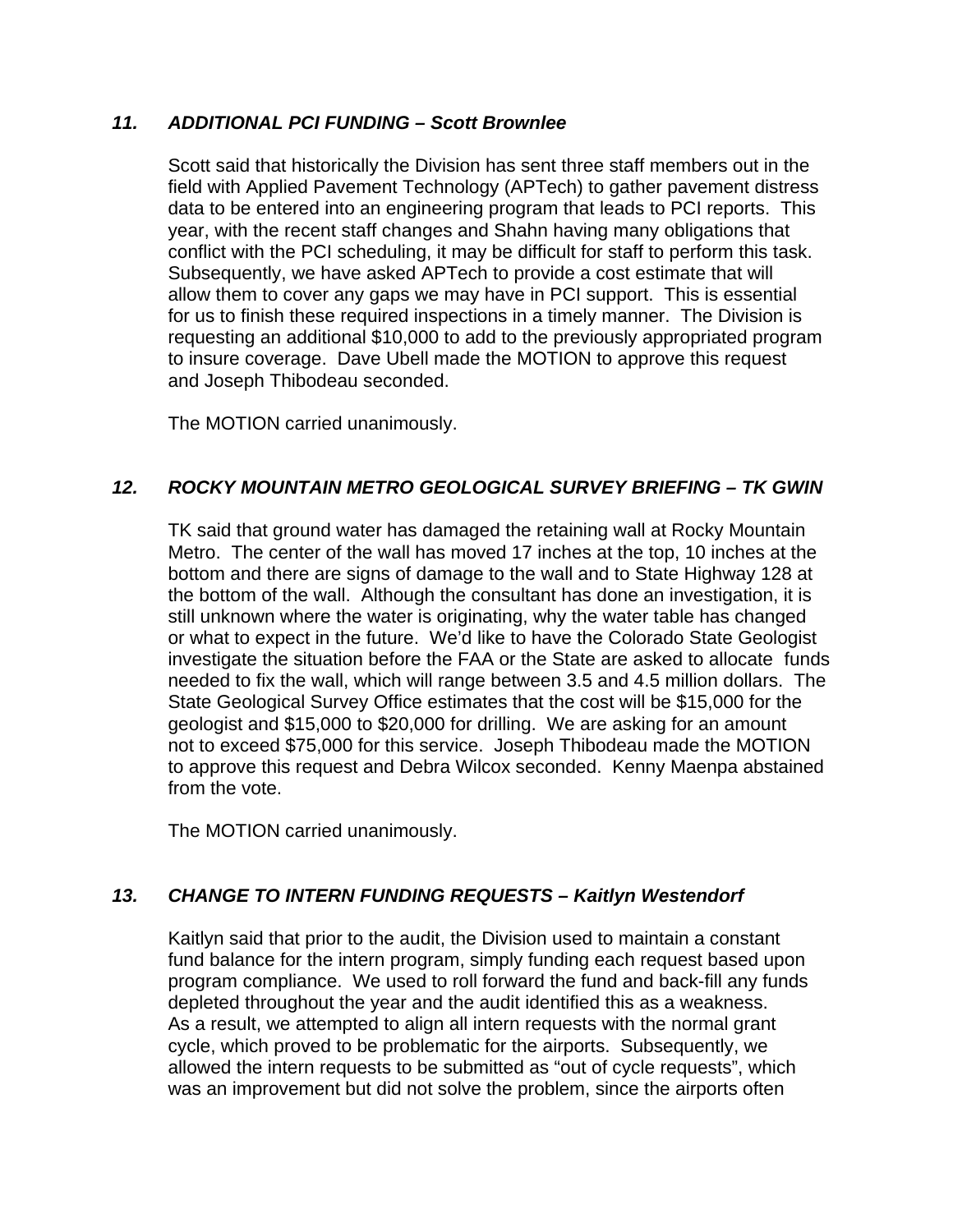times will hire the interns and desire to obtain new interns constantly throughout the year. Currently, we cannot begin the contracting process until after Board approval and at times that has greatly slowed down the intern hiring process. In an effort to be responsive to the needs of the airports in a timely manner, the Division would like to appropriate \$200,000 each fiscal year for the intern program. The staff will evaluate each request for program compliance and will be able to contract with the airport immediately. The Board will be informed each time an intern is hired and at the end of each fiscal year, the staff will provide the Board with an intern report summarizing the entire year. Joseph Thibodeau made the MOTION to approve this request and Kenny Manepa seconded.

The MOTION carried unanimously.

## *13.1 Centennial Interns (2) – Todd Green*

 Action was no longer necessary on this item, due to the approval of the change to intern funding request.

## *14. SCOPE OF WORK CHANGE REQUESTS*

## *14.1 La Junta 12-LHX-01 – TK Gwin*

 TK said that La Junta's 2012 grant included the installation of PAPI lights on the runway. The bid came in low enough, leaving enough money to allow replacement of runway signage. Accomplishing this in conjunction with the PAPI light installation is the best choice for operations and safety. There is no change in funds to this project, simply a scope change adding runway signage. Louis Spera made the MOTION to approve this request and Joseph Thibodeau seconded.

The MOTION carried unanimously.

## *15. SUPPLEMENTAL FUNDING REQUEST*

## *15.1 Del Norte 12-8V1-01 – TK Gwin*

 TK said that the next phase of the projects we have funded for Del Norte is for runway lights. As discussed in past meetings, runway lights are essential for the 24/7 support of the community's emergency needs. The bids came in higher than the engineer's estimate by nearly \$140,000. Del Norte is asking for supplemental funding from the Board for \$126,000. Joseph Thibodeau made the MOTION to approve this request and Louis Spera seconded.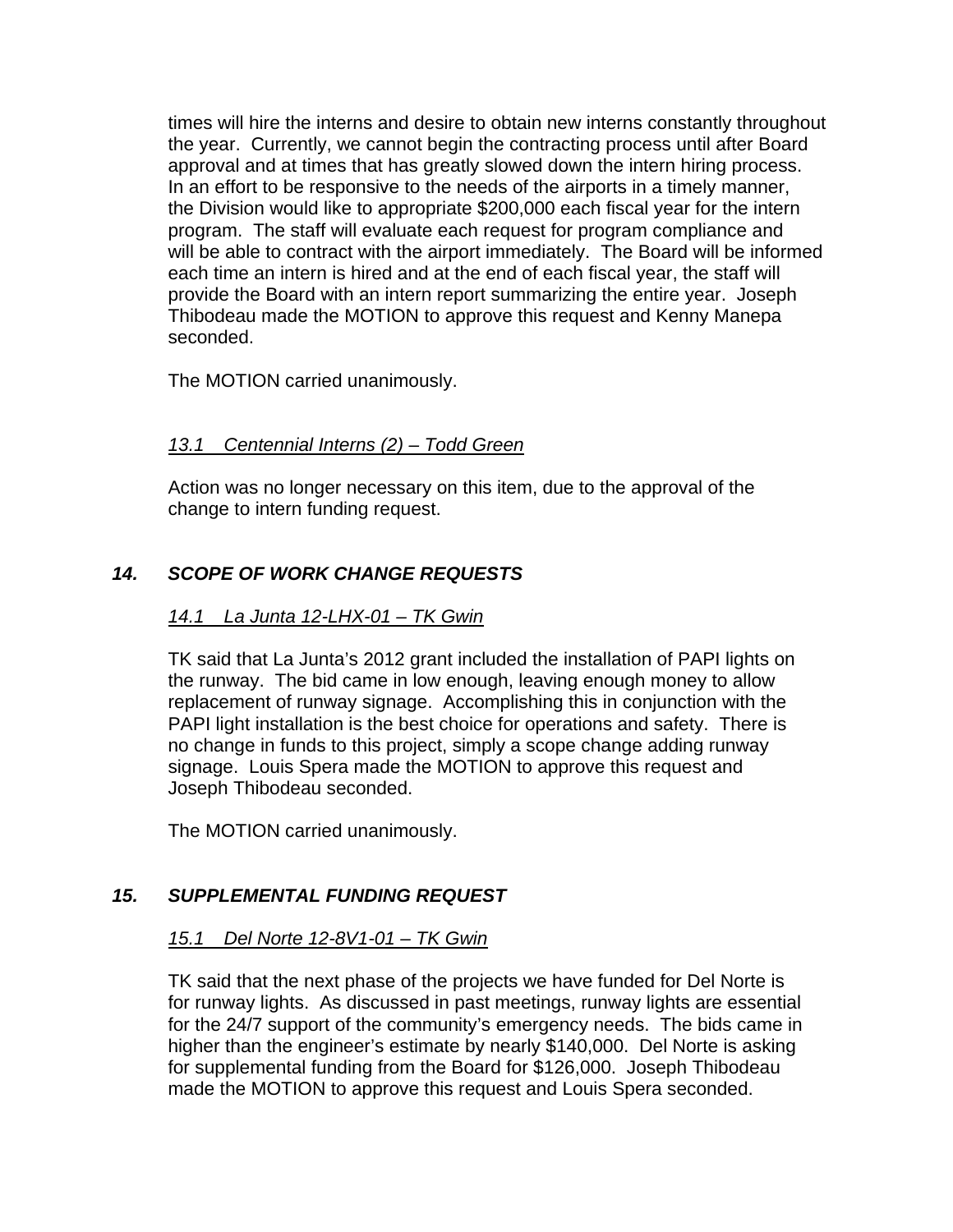The MOTION carried unanimously.

## *15.2 Canon City 12-1V6-01 – TK Gwin*

 TK said that Fremont County was awarded \$166,500 for security fencing and they are about 2200 feet short of finishing this phase of fencing. To delay this additional fencing will add to the cost, particularly due to the good bid they received. Canon City is requesting an additional \$30,000 of state funds to allow them to finish this phase of fencing. Louis Spera made the MOTION to approve this request and Joseph Thibodeau seconded.

The MOTION carried unanimously.

#### *15.3 Eagle County 12-EGE-01 – Scott Brownlee*

 Scott said that Eagle was awarded \$452,631.58 to match Federal funds for the rehabilitation of a portion of the air carrier apron. The project was bid in two schedules with the hope of additional FAA funds, which did not come to fruition. The existing available funding covers all of schedule I and a small portion of schedule II. Eagle County is requesting a Tier II grant in the amount of \$517,500 in order to complete the balance of schedule II at this time. Joseph Thibodeau made the MOTION to approve this request and Dave Ubell seconded.

The MOTION carried unanimously.

## *15.4 Akron 12-AKO-01 – Todd Green*

 Todd said that Akron is requesting supplemental funding to the overlay Runway 11/29 project. After further inspection of the runway and discussions with staff, it was determined that some of the cracks were too large for crack fill to be effective. Akron would like to apply mastic to all the cracks on the runway and turnaround prior to the overlay, which will help ensure that the overlay will last as long as possible. The amount requested from the State is \$50,000. Louis Spera made the MOTION to approve this request and Joseph Thibodeau seconded.

The MOTION carried unanimously.

## *15.5 Fort Collins-Loveland 12-FNL-01 – Todd Green*

 Todd said that Fort Collins-Loveland was awarded \$275,184 for the Runway Weather Information System (RWIS) portion of their 2012 grant. This project was originally underfunded by \$84,201 below the engineer's estimate due to the \$400,000 Tier 1 cap. The bid has now been opened and the requested amount reflects the actual funds needed to complete the project. The additional